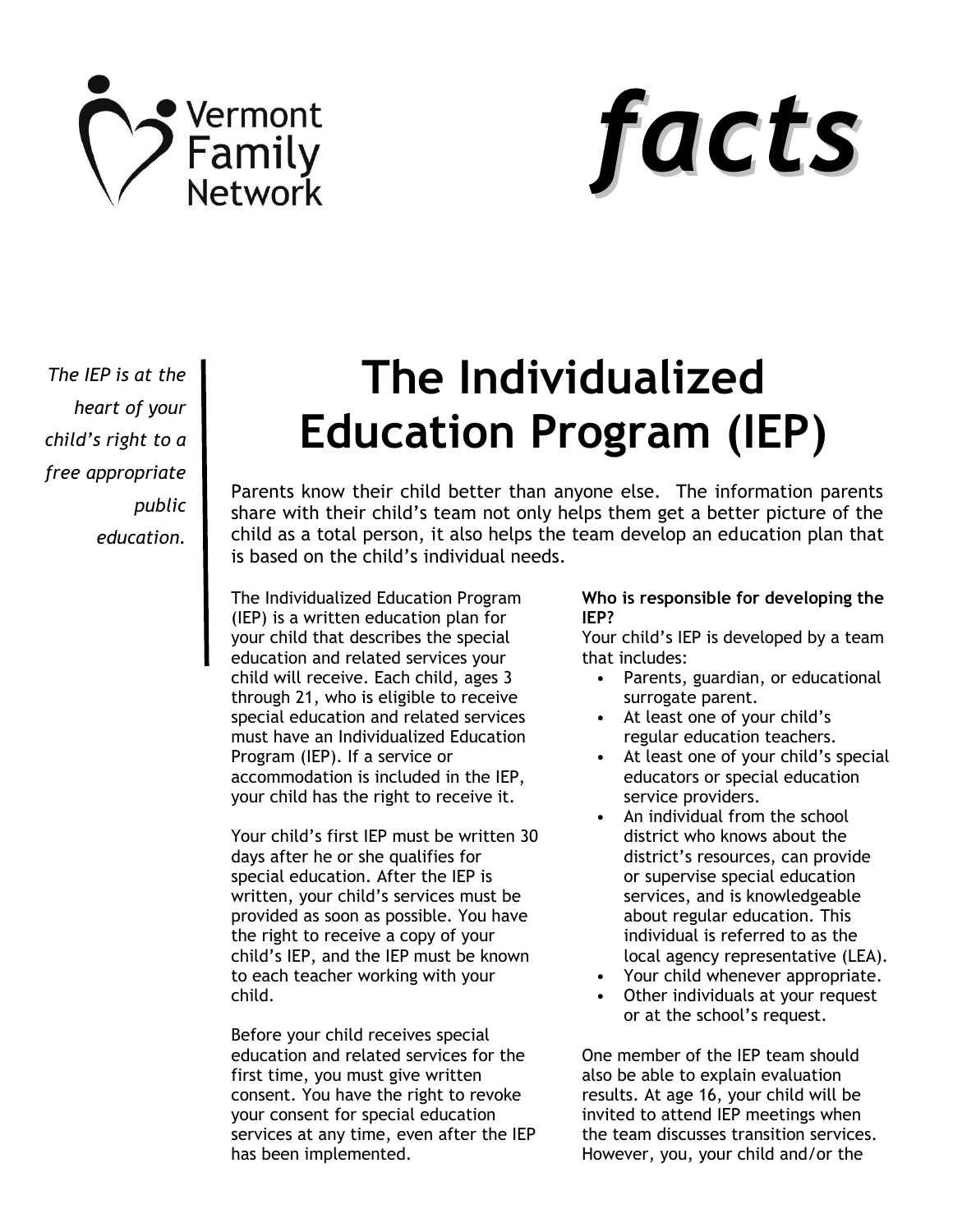

school may wish to have your child participate in meetings before 16.

## **When does the IEP team meet?**

Parents have the right to request an IEP meeting any time they believe the IEP should be changed. The school may either honor or refuse your request. If the school refuses to hold a meeting, it must notify you in writing about its reasons for the refusal and provide information about parents' rights to disagree.

The school is responsible for scheduling IEP meetings at a time and place that is agreed upon by you and the school. If agreement cannot be reached, the school must use other means to ensure your participation in the IEP meeting, such as an individual or conference call or video conferencing. The school can hold an IEP meeting without your participation when unable to arrange a meeting after multiple unsuccessful attempts. The school must document all of the attempts made to include you in the IEP meeting.

#### **When can a team member be excused from an IEP meeting?**

If you and the school agree in writing, a team member may be excused from attending all or part of your child's IEP meeting when:

- Their area of the curriculum or related services is not being discussed or changed.
- The team member whose curriculum or related service area is being discussed provides written information about IEP services to you or other team members before the meeting.

## **What should be included on an IEP?**

The IEP is a road map of the educational services and support your child will receive. The information below describes IEPs for children from kindergarten through 12th grade. The Early Childhood Special Education IEP for children ages 3 to 5 looks slightly different.

• On the first page, your child's name, date of birth, and grade are included. You will find time frames for IEP services, summer services, if provided, annual review, and

reevaluation. A list of IEP team members and their roles also appears on the first page.

- The next page of the IEP describes your child's present levels of educational and functional performance. These skills include communication, behavior, social skills, self-care skills, motor development, language development, vocational skills, or recreation skills. Information gathered through an evaluation and from you, teachers, and others should be used to complete this section of the IEP. Other considerations, such as health/safety concerns, mobility, transportation, disability awareness, selfadvocacy needs and family concerns or input should also be addressed here, as well as information about how your child's disability affects progress in regular education.
- The next section addresses the educational areas your child needs services for. It identifies the level at which your child is performing, and contains annual goals, short-term objectives, and procedures and dates for evaluating progress. Annual goals and objectives should be written in a way that allows the school to measure progress. IEP goals and objectives should also allow your child to participate in the same curriculum or activities as other children without special needs.
- For students age 16, or younger if appropriate, the post-secondary transition plan comes next. This addresses goals for the transition from high school to adult life. Information from age- appropriate transition assessments should be used to develop measurable goals to prepare your teenager for work, education/training, and independent living.
- Special education services and related services are next. Special education is specialized instruction designed to meet your child's individual needs, such as oneto-one instruction in reading or math. Related services help a child benefit from **2**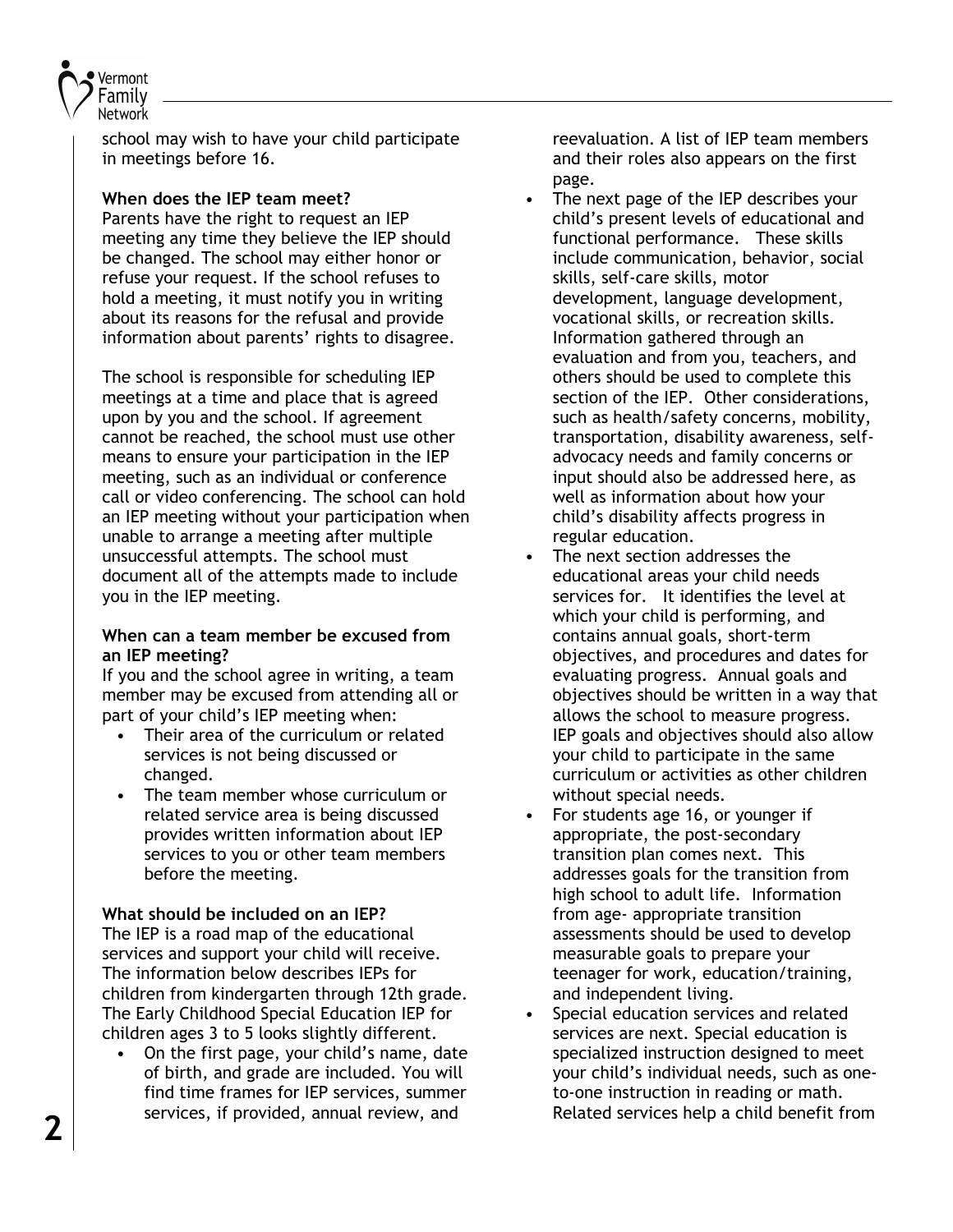

special education. Examples include speech and language help, physical therapy, transportation, and therapeutic recreation. If the team decides that your child needs extended year services during the school year or over the summer, a description of those services is included in this section of the IEP. There are details on how often and how long services will be provided, where services will take place, and who will provide them. The school is only required to list the type of provider that will be working with your child, not the person's name.

• The next section provides details on the percentage of time your child will spend in their educational placement and the type of placement in which he or she will receive services. Special education class, regular education class, and residential facility are some examples of educational placements. Children receiving special education services should be educated in the "least restrictive environment" (LRE). LRE means that a child must be included in regular classes and in their neighborhood school to the extent that it is appropriate for that child.

The IEP should include accommodations, support, and services to allow the child to be successful in typical educational environments. If your child cannot participate fulltime in the regular education environment, the school must document the reasons on the IEP.

This section also details how your child will participate in state-level assessments. Your child's IEP team will decide whether your child is able to participate in regular assessments or will need alternate assessments.

The last section of the IEP describes accommodations, program changes, aids, and support your child will receive as part of special education. Examples include digital text books, preferential seating, extended time on tests, assistive technology, training of personnel working with your child, and a homeschool communication log.

**In developing the IEP, is there other information the team should consider?** To ensure that all children receive an appropriate education, there are several areas the team should discuss. These areas include:

- The language needs of a child with limited English proficiency.
- Instruction in Braille and the use of Braille for a child who is blind or visually impaired.
- The communication needs of a child who is deaf or hard of hearing.
- The child's needs for assistive technology devices and services.
- The child's need for instruction and support to learn positive behavior skills.

## **How often does the team have to review an IEP?**

The IEP team must meet at least once a year to review your child's current IEP and develop a new IEP for the coming year. Changes to the IEP should also occur when your child is not making progress towards goals or in the general education curriculum, after a reevaluation is completed, or when there is new information to share about the child.

## **Can the IEP be changed without a formal meeting?**

After the yearly review, you and the school may agree to make changes to the IEP without holding a meeting. Any changes made to the IEP will be in writing and the school should give you a copy of the amendments you agreed upon.

To document the agreement, the school will ask you to sign a consent form agreeing to change your child's IEP through an informal discussion rather than a team meeting. You are entitled to a copy of this written agreement.

# **What role do parents play on the IEP Team?**

Parents should be involved in all steps of the IEP process. You have specific rights, including the right to:

- Participate in any meetings to develop the IEP.
- Be notified of IEP meetings early enough to make arrangements to attend.